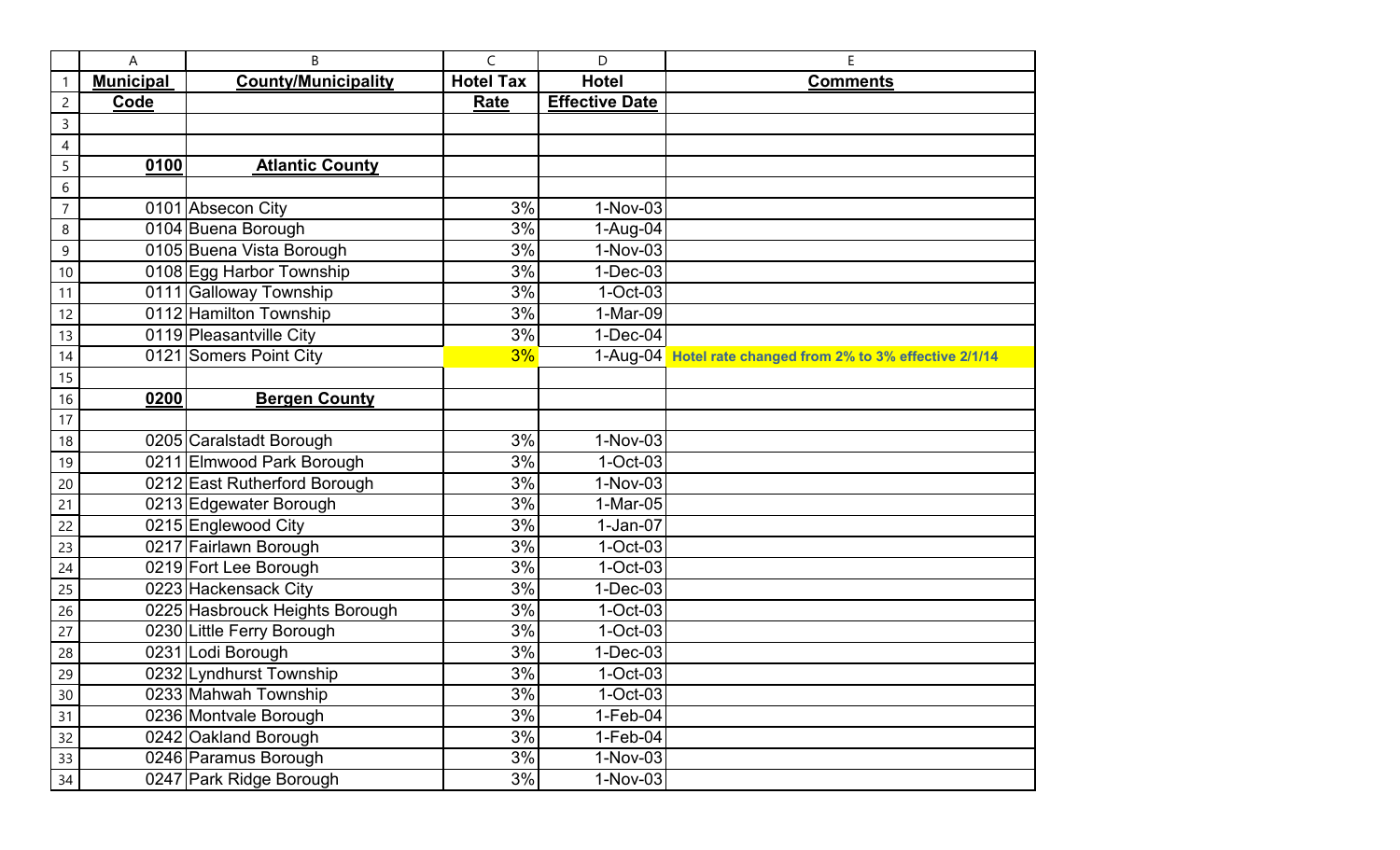|                | A                | B                               | $\mathsf{C}$     | D                     | E               |
|----------------|------------------|---------------------------------|------------------|-----------------------|-----------------|
| 1              | <b>Municipal</b> | <b>County/Municipality</b>      | <b>Hotel Tax</b> | <b>Hotel</b>          | <b>Comments</b> |
| $\overline{c}$ | Code             |                                 | Rate             | <b>Effective Date</b> |                 |
| 35             |                  | 0248 Ramsey Borough             | 3%               | $1-Dec-03$            |                 |
| 36             |                  | 0249 Ridgefield Borough         | 3%               | $1-Jan-04$            |                 |
| 37             |                  | 0250 Ridgefield Park Township   | 3%               | 1-Aug-06              |                 |
| 38             |                  | 0254 RochellePark Township      | 3%               | $1-Oct-03$            |                 |
| 39             |                  | 0256 Rutherford Borough         | 3%               | 1-Nov-03              |                 |
| 40             |                  | 0257 Saddle Brook Township      | 3%               | $1-Oct-03$            |                 |
| 41             |                  | 0258 Saddle River Borough       | 3%               | 1-Sep-04              |                 |
| 42             |                  | 0259 South Hackensack Township  | 3%               | 1-Nov-03              |                 |
| 43             |                  | 0260 Teaneck Borough            | 3%               | $1-Nov-03$            |                 |
| 44             |                  | 0261 Tenafly Borough            | 3%               | 1-Nov-03              |                 |
| 45             |                  | 0263 Upper Saddle River Borough | 3%               | $1-Jul-05$            |                 |
| 46             |                  | 0268 Woodcliff Lake Borough     | 3%               | $1-Oct-03$            |                 |
| 47             |                  | 0269 Borough of Wood-Ridge      | 3%               | $1-Apr-21$            |                 |
| 48             |                  |                                 |                  |                       |                 |
| 49             | 0300             | <b>Burlington County</b>        |                  |                       |                 |
| 50             |                  |                                 |                  |                       |                 |
| 51             |                  | 0303 Bordentown City            | 3%               | 1-May-20              |                 |
| 52             |                  | 0304 Bordentown Township        | 3%               | $1-Oct-03$            |                 |
| 53             |                  | 0306 Burlington Township        | 3%               | 1-Nov-03              |                 |
| 54             |                  | 0308 Cinnaminson Township       | 3%               | 1-Nov-03              |                 |
| 55             |                  | 0311 Eastampton Township        | 3%               | 1-Nov-03              |                 |
| 56             |                  | 0313 Evesham Borough            | 3%               | 1-Nov-04              |                 |
| 57             |                  | 0315 Florence Township          | 3%               | $1-Oct-03$            |                 |
| 58             |                  | 0318 Mansfield Township         | 3%               | $1-Mar-11$            |                 |
| 59             |                  | 0319 Maple Shade Township       | 3%               | $1-Dec-03$            |                 |
| 60             |                  | 0324 Mount Laurel Township      | 3%               | $1-Oct-03$            |                 |
| 61             |                  | 0325 New Hanover Township       | 3%               | 1-Dec-07              |                 |
| 62             |                  | 0326 North Hanover Township     | 3%               | 1-Oct-07              |                 |
| 63             |                  | 0329 Pemberton Township         | 3%               | $1-May-04$            |                 |
| 64             |                  | 0337 Westampton Township        | 3%               | $1-Nov-03$            |                 |
| 65             |                  | 0338 Willingboro Township       | 3%               | $1-Jun-04$            |                 |
| 66             |                  | 0340 Wrightstown Borough        | 3%               | 1-Nov-03              |                 |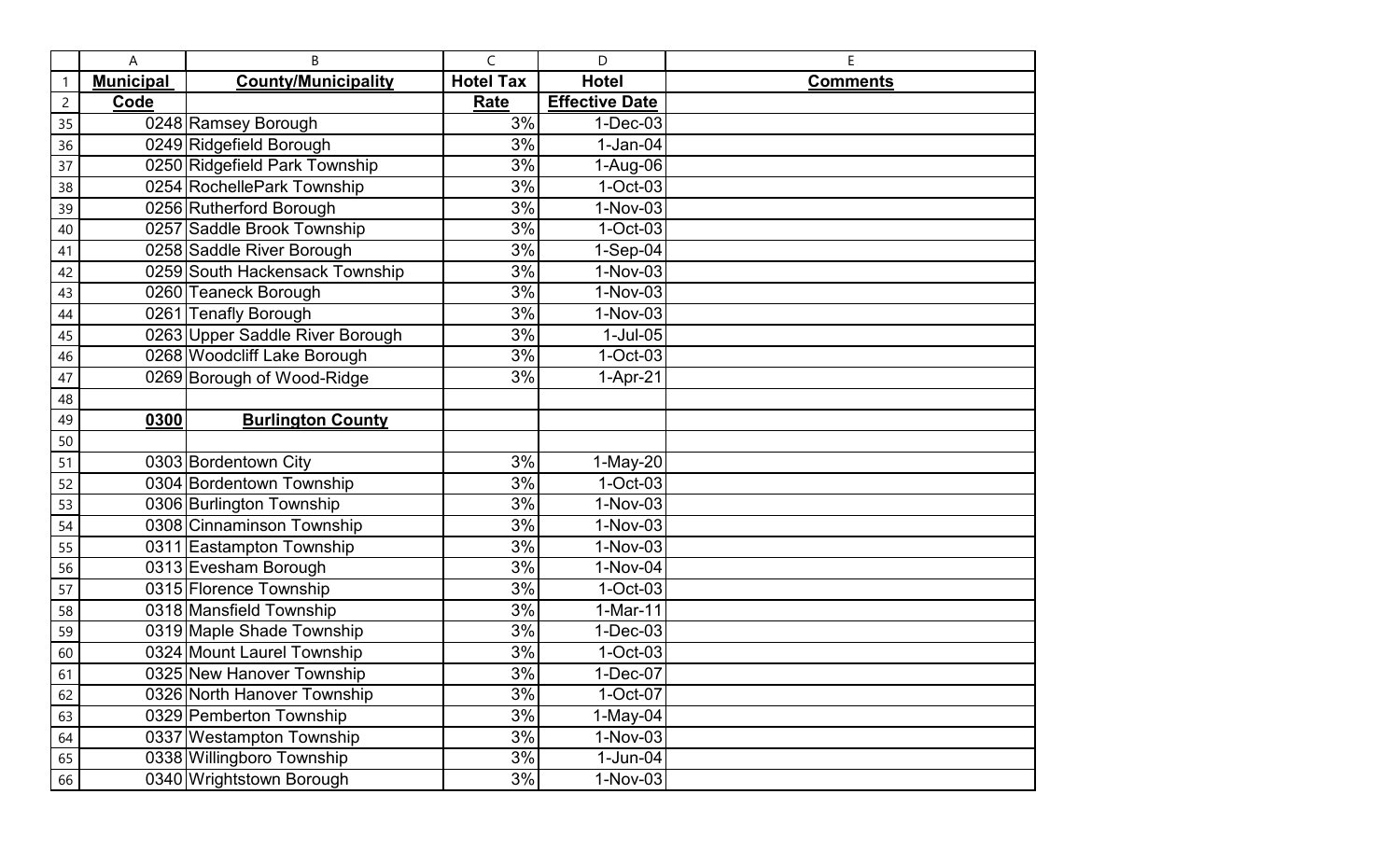|                 | Α                | B                          | C                | D                     | E                                                          |
|-----------------|------------------|----------------------------|------------------|-----------------------|------------------------------------------------------------|
| 1               | <b>Municipal</b> | <b>County/Municipality</b> | <b>Hotel Tax</b> | <b>Hotel</b>          | <b>Comments</b>                                            |
| $\overline{c}$  | Code             |                            | <b>Rate</b>      | <b>Effective Date</b> |                                                            |
| 67              |                  |                            |                  |                       |                                                            |
| 68              | 0400             | <b>Camden County</b>       |                  |                       |                                                            |
| 69              |                  |                            |                  |                       |                                                            |
| 70              |                  | 0404 Bellmawr Borough      | 3%               | 1-Aug-21              |                                                            |
| 71              |                  | 0405 Borough of Berlin     | 3%               | $1-Apr-18$            |                                                            |
| 72              |                  | 0407 Brooklawn Borough     | 3%               | 1-Nov-03              |                                                            |
| 73              |                  | 0409 Cherry Hill Township  | 3%               | 1-Nov-03              |                                                            |
| 74              |                  | 0414 Gloucester City       | 3%               | $1-Sep-03$            |                                                            |
| 75              |                  | 0425 Mount Ephraim Borough | 3%               | $1-Sep-16$            |                                                            |
| 76              |                  | 0427 Pennsauken Township   | 3%               | 1-Aug-10              |                                                            |
| 77              |                  | 0430 Runnemede Borough     | 3%               | $1-Dec-04$            |                                                            |
| 78              |                  | 0434 Voorhees Township     | 3%               | $1-Nov-03$            |                                                            |
| 79              |                  |                            |                  |                       |                                                            |
| 80              | 0500             | <b>Cape May County</b>     |                  |                       |                                                            |
| 81              |                  |                            |                  |                       |                                                            |
| 82              |                  | 0502 Cape May City         | 3%               |                       | 1-Jul-04 Hotel rate changed from 2% to 3% effective 1/1/22 |
| 83              |                  | 0506 Middle Township       | 3%               | 1-Aug-04              |                                                            |
| 84              |                  |                            |                  |                       |                                                            |
| 85              | 0600             | <b>Cumberland County</b>   |                  |                       |                                                            |
| 86              |                  |                            |                  |                       |                                                            |
| 87              |                  | 0610 Millville City        | 3%               | 1-May-09              |                                                            |
| 88              |                  | 0614 Vineland City         | 3%               | 1-Mar-09              |                                                            |
| 89              |                  |                            |                  |                       |                                                            |
| 90              | 0700             | <b>Essex County</b>        |                  |                       |                                                            |
| 91              |                  |                            |                  |                       |                                                            |
| 92              |                  | 0701 Belleville Township   | 3%               | $1-Nov-03$            |                                                            |
| $\overline{93}$ |                  | 0707 Fairfield Township    | 3%               | 1-Nov-03              |                                                            |
| 94              |                  | 0709 Irvington Township    | 3%               | 1-Nov-03              |                                                            |
| 95              |                  | 0710 Livingston Township   | 3%               | $1-Nov-03$            |                                                            |
| 96              |                  | 0711 Maplewood Township    | 3%               | $1-Jan-04$            |                                                            |
| 97              |                  | 0712 Millburn Township     | 3%               | $1-Dec-03$            |                                                            |
| 98              |                  | 0713 Montclair Township    | 3%               | $1-Mar-16$            |                                                            |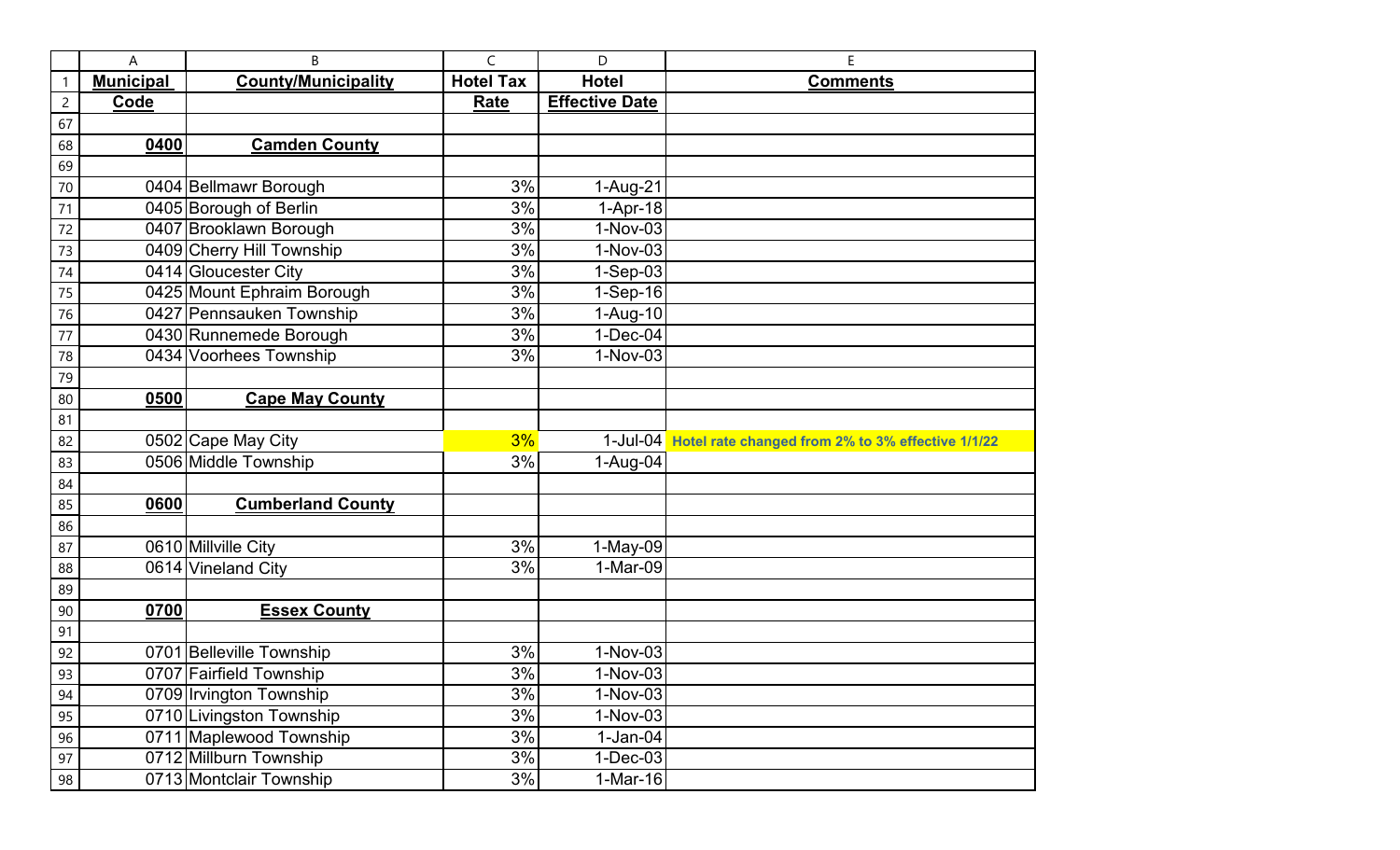|                | A                | B                            | C                | D                     | E                                                          |
|----------------|------------------|------------------------------|------------------|-----------------------|------------------------------------------------------------|
| $\mathbf{1}$   | <b>Municipal</b> | <b>County/Municipality</b>   | <b>Hotel Tax</b> | <b>Hotel</b>          | <b>Comments</b>                                            |
| $\overline{c}$ | Code             |                              | Rate             | <b>Effective Date</b> |                                                            |
| 99             |                  | 0722 West Orange Township    | 3%               | $1-Sep-03$            |                                                            |
| 100            |                  |                              |                  |                       |                                                            |
| 101            | 0800             | <b>Gloucester County</b>     |                  |                       |                                                            |
| 102            |                  |                              |                  |                       |                                                            |
| 103            |                  | 0802 Deptford Township       | 3%               | $1-Feb-04$            |                                                            |
| 104            |                  | 0803 East Greenwich Township | 3%               | 1-Oct-08              |                                                            |
| 105            |                  | 0806 Glassboro Borough       | 3%               |                       | 1-Jul-04 Hotel rate changed from 2% to 3% effective 1/1/14 |
| 106            |                  | 0809 Logan Township          | 3%               | $1-Dec-04$            |                                                            |
| 107            |                  | 0811 Monroe Township         | 3%               | $1-Feb-08$            |                                                            |
| 108            |                  | 0818 Washington Township     | 3%               | $1-Jan-08$            |                                                            |
| 109            |                  |                              |                  |                       |                                                            |
| 110            | 0900             | <b>Hudson County</b>         |                  |                       |                                                            |
| 111            |                  |                              |                  |                       |                                                            |
| 112            |                  | 0904 Harrision Town          | 3%               | $1-Feb-04$            |                                                            |
| 113            |                  | 0905 Hoboken City            | 3%               | 1-Oct-08              |                                                            |
| 114            |                  | 0908 North Bergen Township   | 3%               | $1-Oct-03$            |                                                            |
| 115            |                  | 0909 Secaucus Township       | 3%               | 1-Sep-03              |                                                            |
| 116            |                  | 0911 Weehawken Township      | 3%               | $1-Oct-03$            |                                                            |
| 117            |                  |                              |                  |                       |                                                            |
| 118            |                  | 1000 Hunterdon County        |                  |                       |                                                            |
| 119            |                  |                              |                  |                       |                                                            |
| 120            |                  | 1005 Clinton Town            | 3%               | $1-Dec-03$            |                                                            |
| 121            |                  | 1006 Clinton Township        | 3%               | 1-Jul-09              |                                                            |
| 122            |                  | 1007 Delaware Township       | 3%               | $1-Dec-03$            |                                                            |
| 123            |                  | 1010 Franklin Township       | 3%               | 1-Nov-03              |                                                            |
| 124            |                  | 1011 Frenchtown Borough      | 3%               | 1-Nov-03              |                                                            |
| 125            |                  | 1017 Lambertville City       | $3%$             | 1-Jul-04              |                                                            |
| 126            |                  | 1018 Lebanon Borough         | 3%               | $1-Dec-03$            |                                                            |
| 127            |                  | 1021 Raritan Township        | 3%               | $1-Feb-04$            |                                                            |
| 128            |                  | 1023 Stockton Borough        | 3%               | $1-Oct-03$            |                                                            |
| 129            |                  |                              |                  |                       |                                                            |
| 130            |                  |                              |                  |                       |                                                            |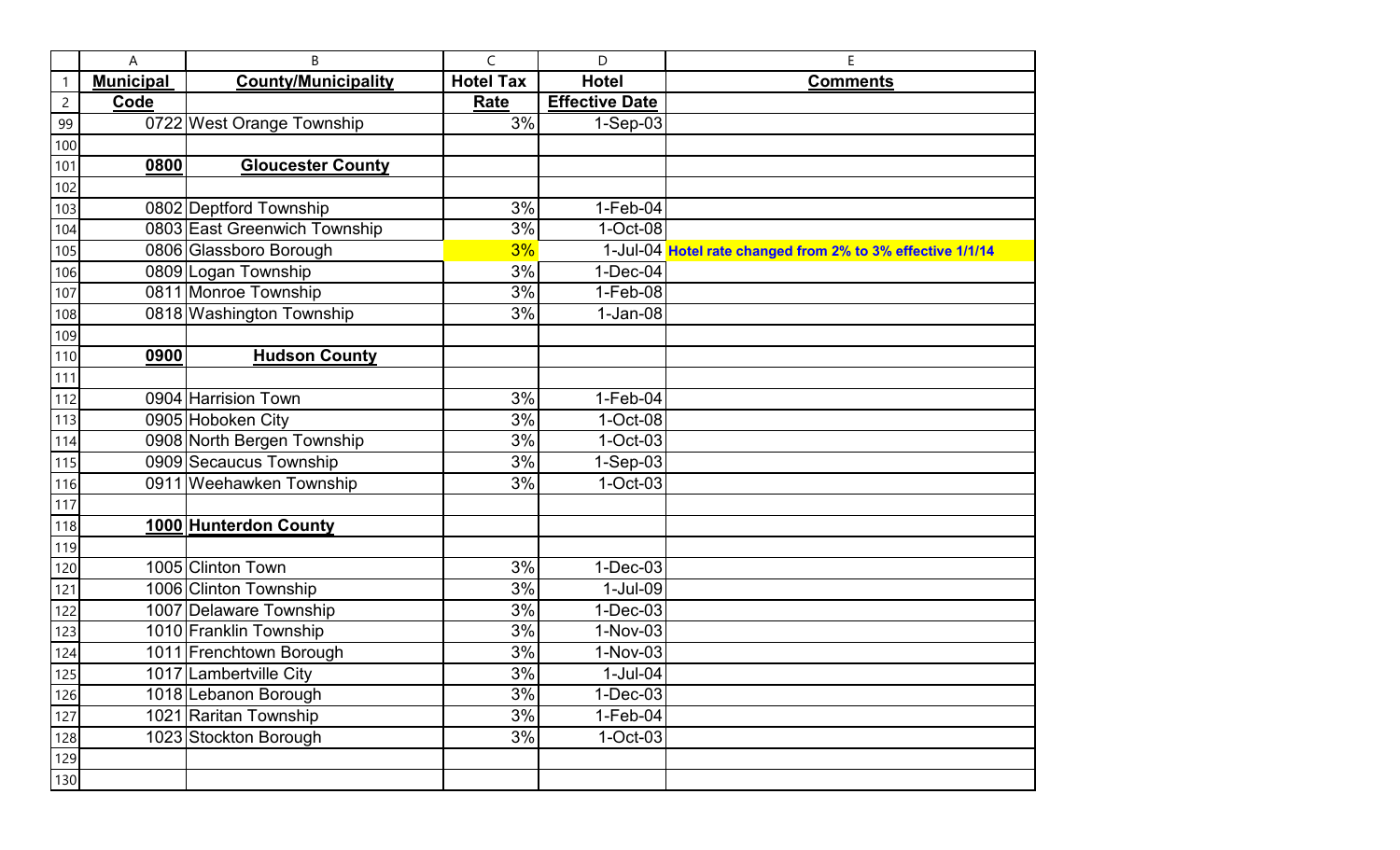|                | A                | B                             | C                | D                     | E               |
|----------------|------------------|-------------------------------|------------------|-----------------------|-----------------|
| 1              | <b>Municipal</b> | <b>County/Municipality</b>    | <b>Hotel Tax</b> | <b>Hotel</b>          | <b>Comments</b> |
| $\overline{2}$ | Code             |                               | Rate             | <b>Effective Date</b> |                 |
| 131            |                  |                               |                  |                       |                 |
| 132            |                  |                               |                  |                       |                 |
| 133            |                  | 1100 Mercer County            |                  |                       |                 |
| 134            |                  |                               |                  |                       |                 |
| 135            |                  | 1101 East Windsor Twonship    | 3%               | $1-Oct-03$            |                 |
| 136            |                  | 1102 Ewing Township           | 3%               | $1-Feb-04$            |                 |
| 137            |                  | 1103 Hamilton Township        | 3%               | 1-Nov-07              |                 |
| 138            |                  | 1106 Hopewell Township        | 3%               | 1-Nov-03              |                 |
| 139            |                  | 1107 Lawrence Township        | 3%               | $1-Oct-03$            |                 |
| 140            |                  | 1109 Princeton Borough        | 3%               | $1-Sep-03$            |                 |
| 141            |                  | 1111 Trenton City             | 3%               | 1-Nov-03              |                 |
| 142            |                  | 1112 Robbinsville Township    | 3%               | $1$ -Jun-08           |                 |
| 143            |                  | 1114 Princeton                | 3%               | $1-Jan-13$            |                 |
| 144            |                  | 1113 West Windsor Township    | 3%               | $1-Sep-03$            |                 |
| 145            |                  |                               |                  |                       |                 |
| 146            |                  | 1200 Middlesex County         |                  |                       |                 |
| 147            |                  |                               |                  |                       |                 |
| 148            |                  | 1201 Carteret Borough         | 3%               | 1-Nov-03              |                 |
| 149            |                  | 1202 Cranbury Township        | 3%               | $1-Dec-03$            |                 |
| 150            |                  | 1204 East Brunswick Township  | 3%               | $1-Sep-03$            |                 |
| 151            |                  | 1205 Edison Township          | 3%               | $1-Sep-03$            |                 |
| 152            |                  | 1212 Monroe Township          | 3%               | 1-Nov-03              |                 |
| 153            |                  | 1213 New Brunswick City       | 3%               | $1-Oct-03$            |                 |
| 154            |                  | 1214 North Brunswick Township | 3%               | $1-Jul-04$            |                 |
| 155            |                  | 1215 Old Bridage Township     | 3%               | $1-Jan-22$            |                 |
| 156            |                  | 1217 Piscataway Township      | 3%               | 1-Nov-04              |                 |
| 157            |                  | 1218 Plainsboro Township      | 3%               | $1-Oct-03$            |                 |
| 158            |                  | 1219 Sayreville Borough       | 3%               | 1-Nov-03              |                 |
| 159            |                  | 1221 South Brunswick Township | 3%               | $1-Nov-03$            |                 |
| 160            |                  | 1222 South Plainfield Borough | 3%               | $1-Oct-03$            |                 |
| 161            |                  | 1223 South River Borough      | 3%               | $1-Nov-03$            |                 |
| 162            |                  | 1225 Woodbridge Township      | 3%               | $1-Oct-03$            |                 |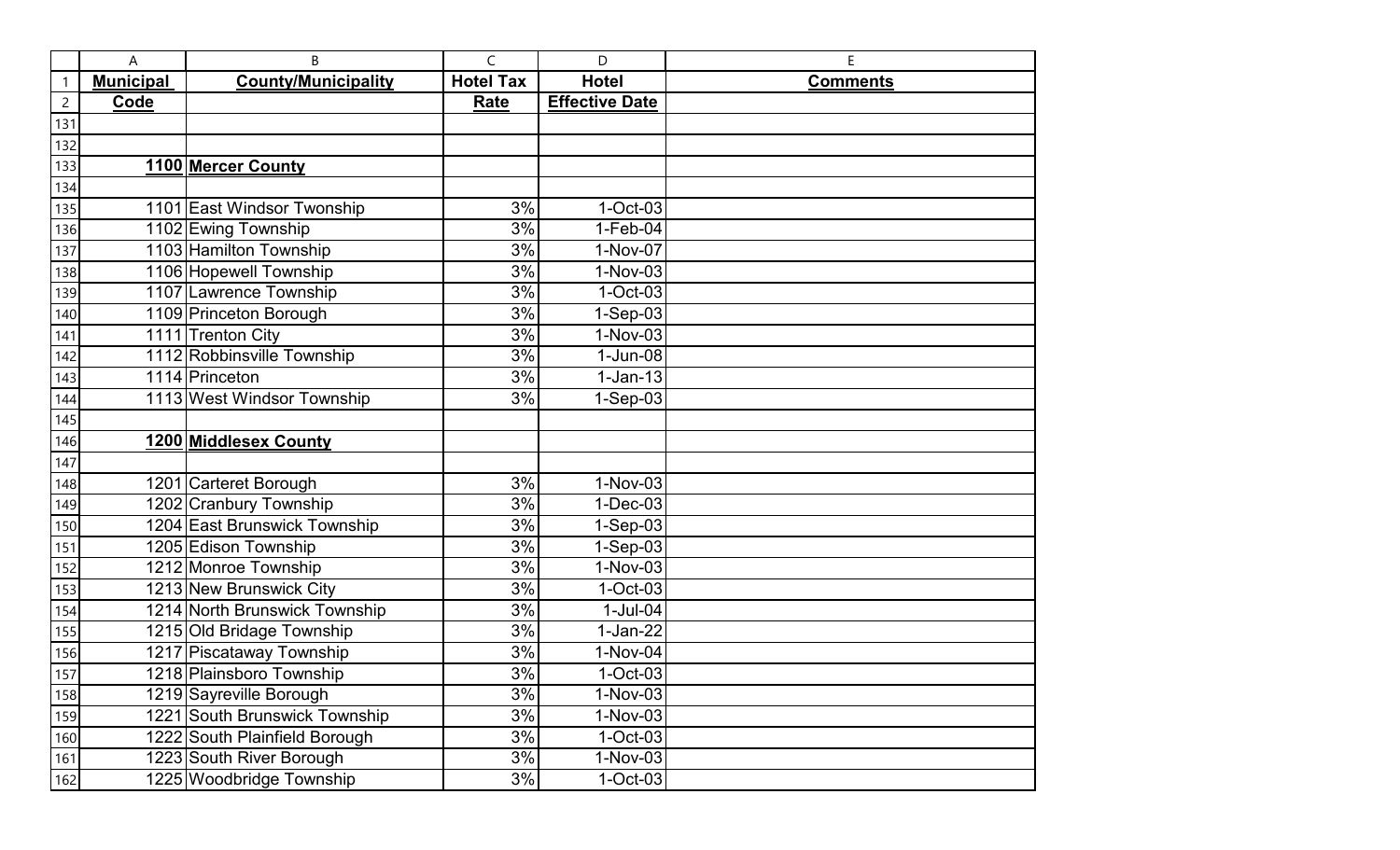|                | A                | B                             | C                | D                     | E                            |
|----------------|------------------|-------------------------------|------------------|-----------------------|------------------------------|
| 1              | <b>Municipal</b> | <b>County/Municipality</b>    | <b>Hotel Tax</b> | <b>Hotel</b>          | <b>Comments</b>              |
| $\overline{c}$ | Code             |                               | Rate             | <b>Effective Date</b> |                              |
| 163            |                  |                               |                  |                       |                              |
| 164            |                  |                               |                  |                       |                              |
| 165            |                  |                               |                  |                       |                              |
| 166            |                  | 1300 Monmouth County          |                  |                       |                              |
| 167            |                  |                               |                  |                       |                              |
| 168            |                  | 1304 Asbury Park City         | 3%               | 1-Nov-11              |                              |
| 169            |                  | 1310 Colts Neck Township      | 3%               | 1-Nov-03              |                              |
| 170            |                  | 1312 Eatontown Borough        | 3%               | $1-Oct-03$            |                              |
| 171            |                  | 1317 Freehold Township        | 3%               | 1-Jul-07              |                              |
| 172            |                  | 1318 Hazlet Township          | 3%               | $1-Dec-03$            |                              |
| 173            |                  | 1321 Howell Township          | 3%               | 1-Jun-09              |                              |
| 174            |                  | 1327 Long Branch City         | 3%               | 1-Nov-03              |                              |
| 175            |                  | 1332 Middletown Township      | 3%               | $1-May-04$            |                              |
| 176            |                  | 1337 Ocean Township           | 3%               | 1-Nov-03              |                              |
| 177            |                  | 1339 Red Bank Borough         | 3%               | $1-Dec-04$            |                              |
| 178            |                  | 1347 Spring Lake Borough      | 3%               | $1-Oct-03$            |                              |
| 179            |                  | 1349 Tinton Falls Borough     | 3%               | $1-Dec-03$            |                              |
| 180            |                  | 1352 Wall Township            | 3%               | 1-Nov-05              |                              |
| 181            |                  | 1353 West Long Branch Borough | 2%               |                       | 1-Apr-09 MUNICIPAL FEE is 2% |
| 182            |                  |                               |                  |                       |                              |
| 183            |                  | 1400 Morris County            |                  |                       |                              |
| 184            |                  |                               |                  |                       |                              |
| 185            |                  | 1408 Denville Township        | 3%               | $1-Nov-03$            |                              |
| 186            |                  | 1409 Dover Town               | 3%               | 1-Aug-15              |                              |
| 187            |                  | 1410 East Hanover Township    | 3%               | 1-Nov-08              |                              |
| 188            |                  | 1411 Florham Park Borough     | 3%               | 1-Nov-03              |                              |
| 189            |                  | 1412 Hanover Township         | 3%               | 1-Sep-03              |                              |
| 190            |                  | 1421 Montville Township       | 3%               | $1-Oct-03$            |                              |
| 191            |                  | 1422 Morris Township          | 3%               | 1-Nov-03              |                              |
| 192            |                  | 1423 Morris Plains Borough    | 3%               | $1-Oct-04$            |                              |
| 193            |                  | 1424 Morristown Town          | 3%               | $1-Oct-03$            |                              |
| 194            |                  | 1426 Mount Arlington Borough  | 3%               | $1-Oct-03$            |                              |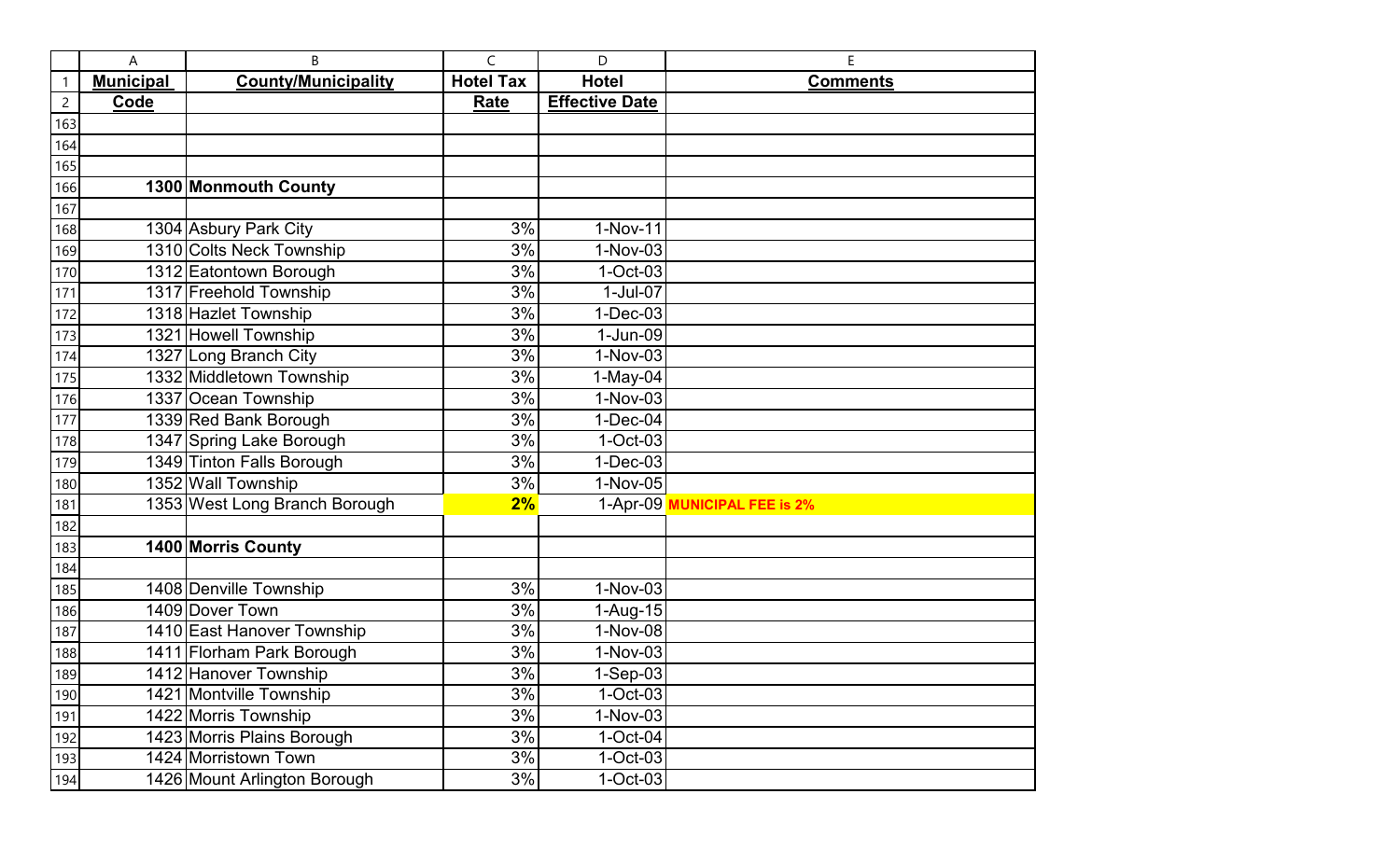|                | A                | B                                   | C                | D                     | E                                                          |
|----------------|------------------|-------------------------------------|------------------|-----------------------|------------------------------------------------------------|
| $\mathbf{1}$   | <b>Municipal</b> | <b>County/Municipality</b>          | <b>Hotel Tax</b> | <b>Hotel</b>          | <b>Comments</b>                                            |
| $\overline{c}$ | Code             |                                     | Rate             | <b>Effective Date</b> |                                                            |
| 195            |                  | 1427 Mount Olive Township           | 3%               | $1-Sep-03$            |                                                            |
| 196            |                  | 1429 Parsippany Troy Hills Township | 3%               | $1$ -Oct-03           |                                                            |
| 197            |                  | 1431 Pequannock Township            | 3%               | $1-Dec-03$            |                                                            |
| 198            |                  | 1434 Rockaway Borough               | 3%               | $1-Oct-03$            |                                                            |
| 199            |                  | 1435 Rockaway Township              | 3%               | 1-Nov-03              |                                                            |
| 200            |                  | 1436 Roxbury Township               | 3%               | 1-Nov-03              |                                                            |
| 201            |                  |                                     |                  |                       |                                                            |
| 202            |                  | 1500 Ocean County                   |                  |                       |                                                            |
| 203            |                  |                                     |                  |                       |                                                            |
| 204            |                  | 1504 Beach Haven Borough            | 3%               | $1-Jul-04$            |                                                            |
| 205            |                  | 1506 Berkeley Township              | 2%               |                       | 1-Jul-04 MUNICIPAL FEE is 2%                               |
| 206            |                  | 1507 Brick Township                 | 3%               | $1-Jan-09$            |                                                            |
| 207            |                  | 1508 Toms River Township            | 3%               | $1-Jan-22$            |                                                            |
| 208            |                  | 1514 Lakehurst Borough              | 3%               | 1-Nov-03              |                                                            |
| 209            |                  | 1515 Lakewood Township              | 2%               |                       | 1-Nov-10 MUNICIPAL FEE is 2%                               |
| 210            |                  | 1519 Manchester Township            | 3%               | $1$ -Jun-05           |                                                            |
| 211            |                  | 1524 Plumstead Township             | 2%               |                       | 1-Dec-13 Hotel rate changed from 1% to 2% effective 4/1/18 |
| 212            |                  | 1526 Point Pleasant Beach Borough   | 3%               | $1-Oct-03$            |                                                            |
| 213            |                  | 1527 Seaside Heights Borough        | 3%               | $1$ -Jun-17           |                                                            |
| 214            |                  | 1529 Ship Bottom Borough            | 3%               | $1-Jun-19$            |                                                            |
| 215            |                  |                                     |                  |                       |                                                            |
| 216            |                  | 1600 Passaic County                 |                  |                       |                                                            |
| 217            |                  |                                     |                  |                       |                                                            |
| 218            |                  | 1602 Clifton City                   | 3%               | $1-Oct-03$            |                                                            |
| 219            |                  | 1612 Totowa Borough                 | 3%               | $1-Oct-03$            |                                                            |
| 220            |                  | 1613 Wanaque Borough                | 3%               | 1-Nov-08              |                                                            |
| 221            |                  | 1614 Wayne Township                 | 3%               | 1-Nov-03              |                                                            |
| 222            |                  |                                     |                  |                       |                                                            |
| 223            |                  | 1700 Salem County                   |                  |                       |                                                            |
| 224            |                  |                                     |                  |                       |                                                            |
| 225            |                  | 1702 Carney's Point Township        | 3%               | $1-Dec-03$            |                                                            |
| 226            |                  | 1709 Pennsville Township            | 3%               | $1$ -Jun-04           |                                                            |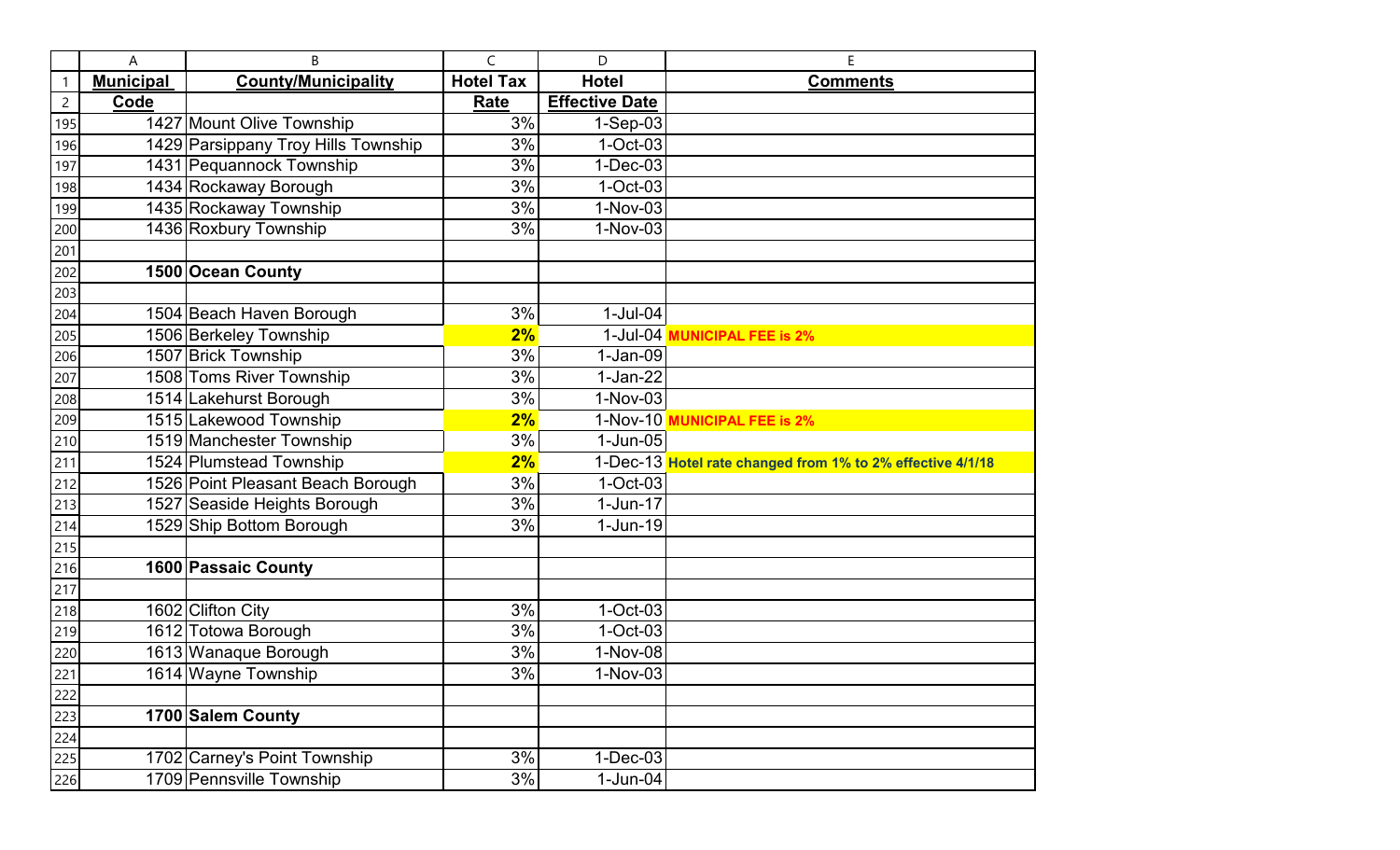|                | A                | B                              | C                | D                     | E               |
|----------------|------------------|--------------------------------|------------------|-----------------------|-----------------|
| 1              | <b>Municipal</b> | <b>County/Municipality</b>     | <b>Hotel Tax</b> | <b>Hotel</b>          | <b>Comments</b> |
| $\overline{c}$ | Code             |                                | Rate             | <b>Effective Date</b> |                 |
| 227            |                  |                                |                  |                       |                 |
| 228            |                  | 1800 Somerset County           |                  |                       |                 |
| 229            |                  | 1802 Bernards Township         | 3%               | 1-Nov-03              |                 |
| 230            |                  |                                |                  |                       |                 |
| 231            |                  | 1803 Bernardsville Borough     | 3%               | 1-Aug-06              |                 |
| 232            |                  | 1805 Branchburg Township       | 3%               | $1-Oct-03$            |                 |
| 233            |                  | 1806 Bridgewater Township      | 3%               | $1-Dec-03$            |                 |
| 234            |                  | 1808 Franklin Township         | 3%               | 1-Nov-03              |                 |
| 235            |                  | 1809 Green Brook Township      | 3%               | $1-Oct-03$            |                 |
| 236            |                  | 1814 North Plainfield Borough  | 3%               | $1-Jan-04$            |                 |
| 237            |                  | 1815 Peapack Gladstone Borough | 3%               | $1-Dec-03$            |                 |
| 238            |                  | 1816 Raritan Borough           | 3%               | $1-Oct-10$            |                 |
| 239            |                  | 1820 Warren Township           | 3%               | $1-Feb-04$            |                 |
| 240            |                  |                                |                  |                       |                 |
| 241            |                  | 1900 Sussex County             |                  |                       |                 |
| 242            |                  |                                |                  |                       |                 |
| 243            |                  | 1902 Andover Township          | 3%               | 1-Sep-08              |                 |
| 244            |                  | 1911 Hardyston Township        | 3%               | $1-Dec-06$            |                 |
| 245            |                  | 1912 Hopatcong Borough         | 3%               | $1-Jan-10$            |                 |
| 246            |                  | 1915 Newton Town               | 3%               | 1-Oct-07              |                 |
| 247            |                  | 1922 Vernon Township           | 3%               | $1-Sep-03$            |                 |
| 248            |                  |                                |                  |                       |                 |
| 249            |                  | 2000 Union County              |                  |                       |                 |
| 250            |                  |                                |                  |                       |                 |
| 251            |                  | 2001 Berkley Heights Township  | 3%               | $1-May-18$            |                 |
| 252            |                  | 2002 Clark Township            | 3%               | 1-Nov-03              |                 |
| 253            |                  | 2003 Cranford Township         | 3%               | 1-Dec-03              |                 |
| 254            |                  | 2008 Kenilworth Borough        | 3%               | $1-Jul-08$            |                 |
| 255            |                  | 2009 Linden City               | 3%               | $1-Dec-03$            |                 |
| 256            |                  | 2011 New Providence Borough    | 3%               | $1-Dec-03$            |                 |
| 257            |                  | 2013 Rahway City               | 3%               | 1-Nov-03              |                 |
| 258            |                  | 2017 Springfield Township      | 3%               | $1-Dec-04$            |                 |